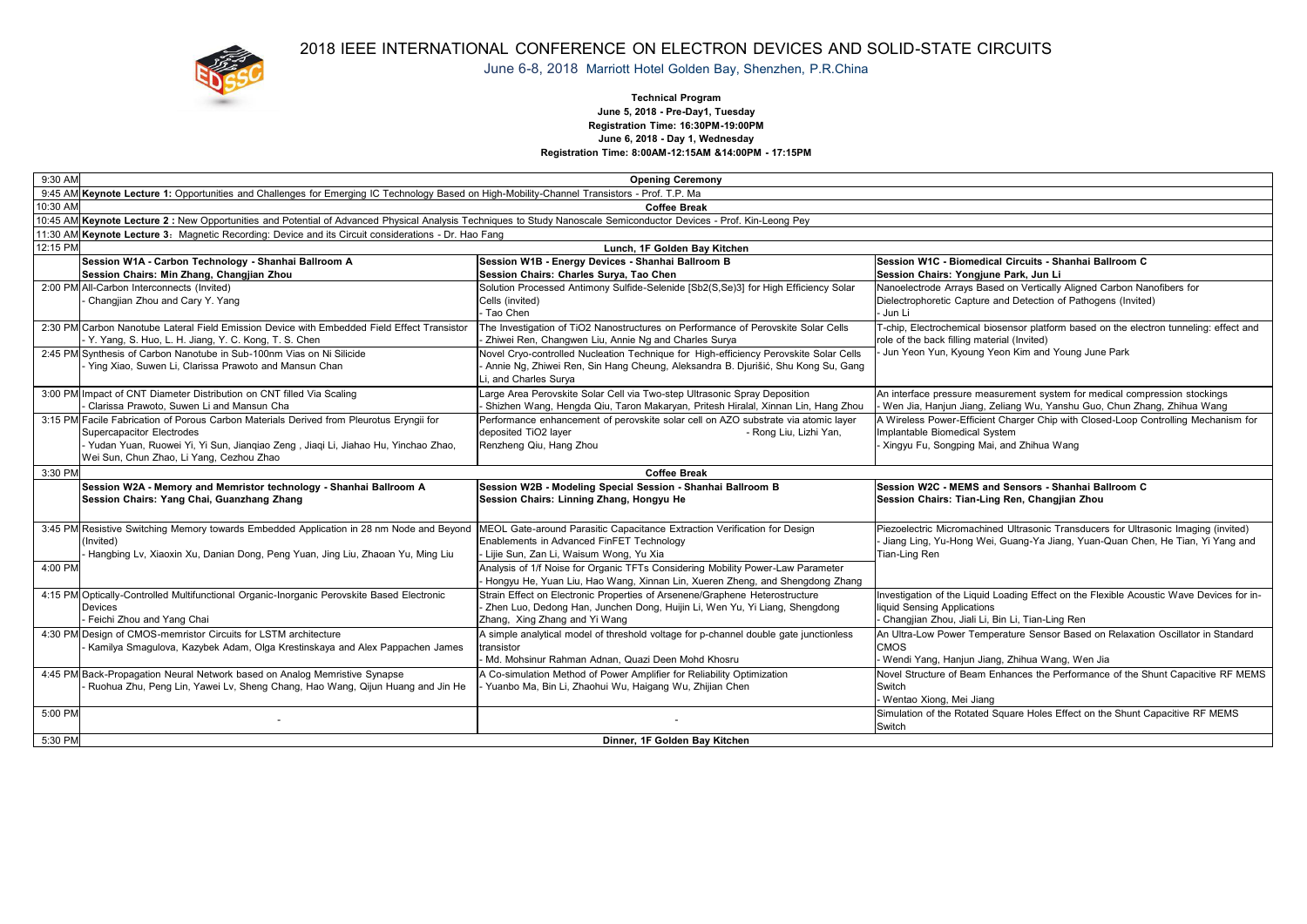

### 2018 IEEE INTERNATIONAL CONFERENCE ON ELECTRON DEVICES AND SOLID-STATE CIRCUITS June 6-8, 2018 Marriott Hotel Golden Bay, Shenzhen, P.R.China

#### **Technical Program June 7, 2018 - Day 2, Thursday - Morning Registration Time: 8:30AM-12:15AM**

| Session T1A - Frontend Devices - Shanhai Ballroom A<br>Session Chairs: Hiroshi Inokawa. Chen-Hsin Lien                                                                                      | Session T1B - OTFT and Flexible Electronics - Shanhai Ballroom B<br>Session Chairs: Jeongwon Park, Zhaovu Zhang                                                                                                                               | Session T1C - Analog Circuits - Shanhai Ballroom C<br>Session Chairs: Yufei Zhang, Yao Wang                                                                                                                  |
|---------------------------------------------------------------------------------------------------------------------------------------------------------------------------------------------|-----------------------------------------------------------------------------------------------------------------------------------------------------------------------------------------------------------------------------------------------|--------------------------------------------------------------------------------------------------------------------------------------------------------------------------------------------------------------|
| 9:00 AM Ultrahigh-Frequency Characteristics of Single-Electron Transistor (Invited)                                                                                                         | Carbon-based Nanostructures for Flexible Electronics (invited)                                                                                                                                                                                | Low-power High-speed Dynamic Comparator Using a New Regenerative Stage (Invited)                                                                                                                             |
| - Hiroshi Inokawa, Tomoki Nishimura, Alka Singh, Hiroaki Satoh and Yasuo Takahashi                                                                                                          | Jeongwon Park, Changjian Zhou, and Cary Y. Yang                                                                                                                                                                                               | Yao Wang, Huiming Yang, Wenbing Fan, Juin J. Liou                                                                                                                                                            |
| 9:30 AM High Performance WSe2 Transistors with Multilayer Graphene-WSe2 Heterostructures<br>(Invited)<br>- Hao-Ling Tang, Ming-Hui Chiu, Kuan-Jhih Hou, Shih-Hsien Yang, Jhih-Fong Su, Yen- | Flexible Solid-state Supercapacitors Using Paper-based Electrodes for Energy Storage<br>Kun Yu, W.M. Tang and J.Y. Dai                                                                                                                        | A 2-Step Complementary-Based-Cross-Coupled Operational Transconductance<br>Amplifier for LCD Column Driver<br>Yufei Zhang, Kuan Chuang Koay and Pak Kwong Chan                                               |
| 9:45 AM Fu Lin, Lain-Jong Li and Chen-Hsin Lien                                                                                                                                             | Hydrogen Sensor Based on Pentacene Organic Thin-Film Transistor for Flexible<br>Applications<br>- Bochang Lia, P. T. Laia, and W. M. Tang                                                                                                     | A Reconfigurable Analog Baseband for Ka Band Transmitter<br>Wei Wang, Jialiang Ye, Wankai Zheng, Zhiyuan Chen, YiXiu Liao and Baoyong Chi                                                                    |
| 10:00 AM Local Modification of Defective Edge Hamiltonian for Graphene Nanoribbon Devices<br>- Shizhuo Ye, Sheng Chang, Hao Wang, Qijun Huang, Jin He, Yawei Lv and Chun Wei                | Improved Performance of Pentacene OTFT by using Hybrid Oxide of Nd and Hf as Gate An On-Chip Oscillator with Comparator Offset Cancellation<br><b>Dielectric</b><br>- Y. X. Ma, W. M. Tang, P. T. Lai                                         | Dewei Zhang, Ruijun Zhang, Hesheng Lin, Qinghua Wang and Min Zhang                                                                                                                                           |
| 10:15 AM High Performance Double-Gate Graphene Radio-Frequency Transistors<br>- Qingquo Gao, Xiong Xiong, Xuefei Li and Yanging Wu                                                          |                                                                                                                                                                                                                                               | A Double Gain-Boosted Amplifier with Widened Output Swing Based on Signal- and<br>Transient-Current Boosting Technique in CMOS 130-nm Technology<br>Ho Wai Hui, Yuet Ho Woo, Cheuk Ho Hung and Ka Nang Leung |
| 10:30 AM                                                                                                                                                                                    | <b>Coffee Break</b>                                                                                                                                                                                                                           |                                                                                                                                                                                                              |
| Session T2A - Emergeing Devices - Shanhai Ballroom A<br>Session Chairs: Bo Wang, Steve Chung                                                                                                | Session T2B - Display and Image - Shanhai Ballroom B<br>Session Chairs: Shengdong Zhang, Kai Wang                                                                                                                                             | Session T2C - Date Conversion Circuits - Shanhai Ballroom C<br>Session Chairs: Wei-Zen Chen, Xinzhu Peng                                                                                                     |
| 10:45 AM The Design of High Performance Si/SiGe-Based Tunneling FET: Strategies and<br>Solutions (Invited)<br>- Steve S. Chung, E. R. Hsieh, Y. B. Zhao, J. -W. Lee, and M. H. Lee          | Technology Issues for Self-aligned Top-Gate Amorphous Metal Oxide Thin-Film<br>Transistors (Invited)<br>- Shengdong Zhang, Yang Shao                                                                                                          | High Speed Energy Efficient Optical Receiver (Invited)<br>Yuan-Sheng Lee and Wei-Zen Chen                                                                                                                    |
| 11:15 AM Low Temperature Fabrication of n+Si/pGe Heterojunctions by Ribbon Bonding<br>- Chi Liu, Akira Toriumi and Dongming Sun                                                             | A One-Transistor Active Pixel Sensor Formed by A Vertical Photodiode-Gated Low-<br>Temperature Polysilicon Thin-Film Transistor<br>- Kai Wang, Xianda Zhou, Meng Zhang, Yitong Xu, Man Wong, and Hoi Sing Kwok                                | A Novel Comparator Offset Calibration Technique for SAR ADCs (Invited)<br>- Xizhu Peng, Ang Gao, Zheng Chen, Haosong Zhang, Yuefeng Li, Wenzhen Cao,<br>Xiaogiao Liu and He Tang                             |
| 11:30 AM The effect of frequency dispersion to the RF performance of dual source Tunneling<br><b>FETs</b>                                                                                   | High Performance Graphene/Silicon Photodetectors and Image Sensors<br>- Yang Xu                                                                                                                                                               |                                                                                                                                                                                                              |
| 11:45 AM The Performance Investigation of Junctionless Transistor By Considering Different<br><b>Recessed Gates</b><br>- Haijun Lou, Wentao Li, Yumei Yang, Xinnan Lin                      | Photoluminescence of QD-PVA Film for Displays<br>- Miao Zhou, Dongze Li, Hsiao-Hsien Chen, Lixuan Chen, and Hang Zhou                                                                                                                         | Design Technology of High Linearity DAC for Large Array CMOS Image Sensor<br>-Zhongjie Guo, Ningmei Yu                                                                                                       |
| 12:00 PM Strain Consideration of Charge Plasma Structure on Junctionless Transistor With Line<br><b>Edge Roughness</b><br>- Wentao Li, Haijun Lou, Xinnan Lin                               | An a-IGZO TFT Pixel Circuit for AMOLED Display Systems With Compensa-tion for<br>Mobility and Threshold Voltage Variations<br>- Shuiping Yi, Xinxin Huo, Congwei Liao, Ying Wang, Jixiang Wu, Hailong Jiao, Min<br>Zhang, and Shengdong Zhang |                                                                                                                                                                                                              |
| 12:15 PM                                                                                                                                                                                    | Lunch, 1F Golden Bay Kitchen                                                                                                                                                                                                                  |                                                                                                                                                                                                              |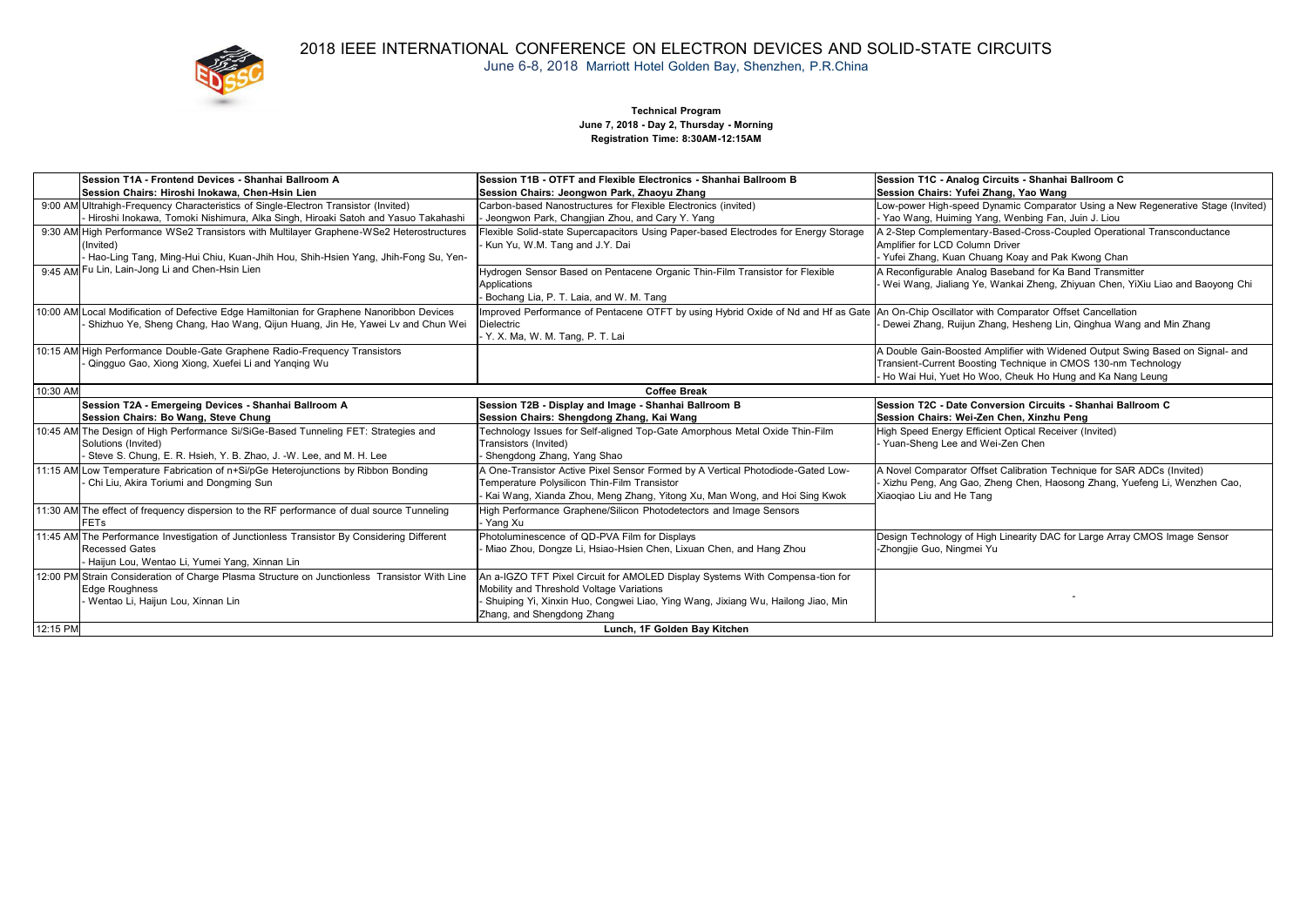

## 2018 IEEE INTERNATIONAL CONFERENCE ON ELECTRON DEVICES AND SOLID-STATE CIRCUITS June 6-8, 2018 Marriott Hotel Golden Bay, Shenzhen, P.R.China

**Technical Program June 7, 2018 - Day 2, Thursday -Afternoon Registration Time: 14:00PM - 17:15PM**

|         | Session T3A - Power Devices - Shanhai Ballroom A                                                                                                          | Session T3B - Reliability - Shanhai Ballroom B                                                                                                                  | Session T3C - Analog Circuits - Shanhai Ballroom C                                                                                     |
|---------|-----------------------------------------------------------------------------------------------------------------------------------------------------------|-----------------------------------------------------------------------------------------------------------------------------------------------------------------|----------------------------------------------------------------------------------------------------------------------------------------|
|         | Session Chairs: Jinping Zhang, Haijun Lou                                                                                                                 | Session Chairs: Zhiwei Liu. Zhaonian Yang                                                                                                                       | Session Chairs: Weibo Hu, Zhao Zhang                                                                                                   |
|         | 2:00 PM High performance bidirectional IGBT with sandwich super junction structure                                                                        | Thermal Characteristics of ESD Diode in FDSOI Technologies (Invited)                                                                                            | A 2-to-10 GHz 1.4-mW 50% Duty-Cycle Corrector in 40-nm CMOS Process (Invited)                                                          |
|         | Jinping Zhang, Qian Zhao, Junyi Luo, Zehong Li, Min Ren, Zhaoji Li and Bo Zhang                                                                           | - Zhaonian Yang, Ningmei Yu, Juin J. Liou                                                                                                                       | - Zhao Zhang, Guang Zhu, and C. Patrick Yue                                                                                            |
|         | 2:30 PM A new Integrated MOS-GCT Structure with Dual Gate<br>Cailin Wang, Kangni Cao, Jing Yang                                                           | Novel diode-triggered SCR with suppressed multiple triggering for ESD applications<br>(Invited)                                                                 | Simplified reconfigurable rectifier with consistent input capacitance for wireless power<br>transfer                                   |
|         |                                                                                                                                                           | Long Chen, Feibo Du, Ruibo Chen, Jizhi Liu, Zhiwei Liu, Juin J. Liou, and Lining Zhang  - Guijie Zhu, Songping Mai, Xian Tang, and ZhihuaWang                   |                                                                                                                                        |
|         | 2:45 PM Substrate thinning and external stress effect on the output characteristics of AlGaN/GaN<br><b>HEMTs</b>                                          |                                                                                                                                                                 | Short Range LFMCW System for Automobile Reversing Radar<br>Yixiu Liao, Wei Wang, Jialiang Ye, Wangkai Zheng, Zhiyuan Chen, Baoyong Chi |
|         | Xiao Meng, Hui Zhu, Chen Wang, Ying Yang, Shiwei Feng, Yamin Zhang, Chunsheng<br>Guo                                                                      |                                                                                                                                                                 |                                                                                                                                        |
|         | 3:00 PM Characterization of Transient Threshold Voltage Shifts in Enhancement- and Depletion-<br>mode AIGaN/GaN Metal-Insulator-Semiconductor (MIS)-HEMTs | A Study about the Different Corrosion Behavior between Cu/Mo Bilayer and Mo/Cu/Mo<br>Three-laver Metal Electrode                                                | A Low Power Signal Acquisition Channel with a Novel Systematic Power Minimization<br>Scheme                                            |
|         | Miao Cui, Yutao Cai, Sang Lam, Wen Liu, Chun Zhao, Ivona Z. Mitrovic, Stephen<br>Tavlor, Paul R. Chalker and Cezhou Zhao                                  | Yue Wu, Weina, Yong, Shu-Jhih Chen, Chia-Yu Lee and Hang Zhou                                                                                                   | Shangzheng Yang, Yu He, Guangshu Zhao, Longbo Fan, Yitao Xu, Bo Wang and<br>Weibo Hu                                                   |
|         | 3:15 PM Experimentation and Simulation for Cap Gate AlGaN/GaN HEMT Power Devices<br>Hui Sun, Wenteng Kuang, Xinnan Lin and Dongmin Chen                   |                                                                                                                                                                 | A Fully-on-Chip Low-Voltage Low-Dropout Regulator with Negative Charge Pump<br>Yi Tan, Chenchang Zhan and Guanhua Wang                 |
| 3:30 PM |                                                                                                                                                           | <b>Coffee Break</b>                                                                                                                                             |                                                                                                                                        |
| 3:45 PM |                                                                                                                                                           | Poster Session - Shanhai Ballroom                                                                                                                               |                                                                                                                                        |
|         | Design of High Performance XOR and XNOR Logic Gates without MOS Devices<br>Qiuiun Lin, Xiaole Cui, Xiaovan Xu                                             | An Asynchronous Pipeline based Implementation of Membrane Potential of I&F model<br>- Feiyang Yu, Guangbo Feng, Juxia Xiong, Jinzhao Wu, Jinlan Wang, Anping He | Study of Self-Heating Effects in Silicon Nano-Sheet Transistors<br>G. Chalia and R. S. Heade                                           |
|         | A Normally-off P-Gate AlGaN/GaN HEMT for High Power Application<br>Ninggang Dong, Meihua Liu, Limeng Shi and Xinnan Lin                                   | An asynchronous and reconfigurable CNN accelerator<br>- Weijia Chen, Dengjie Wang, Hong Chen, Shaojun Wei, Anping He, Zhihua Wang                               | A High-Efficient, Multi-Phase Charge Pump Scheme<br>Dewei Zhang, Binjie Liu, Hesheng Lin, Dedong Ding, Min Zhang                       |
|         | Simulation of High-Gain Amplifier with Metal Oxide Thin-Film Transistors                                                                                  | A Low Power Low Noise Front End Amplifier for ECG Monitoring                                                                                                    | Vertical Channel ITO-stabilized ZnO Thin-Film Transistors                                                                              |
|         | Zheng Zhou, Feng Zhuang, Na Li, Wanling Deng                                                                                                              | Yi Yang, Hanjun Jiang, Yanshu Guo and Zhihua Wang                                                                                                               | Xuemei Yin, Sunbin Deng, Guoyuan Li, Wei Zhong, Rongsheng Chen, Man Wong, and<br>Hoi Sing Kwok                                         |
|         | A Low Power High Frequency Quantizer Base on the Time-to-Digital Circuit<br>Hanyuan Zhang, Mei Jiang                                                      | Analysis on Transfer Efficiency of Five Different Antenna Configurations in Short-<br>Distance Wireless Power Transfer                                          | Low voltage low power full adder for baseband circuits in wireless systems<br>Shaoquan Gao, Hanjun Jiang, Zhihua Wang and Wen Jia      |
|         |                                                                                                                                                           | - Wentao Xiong, Mei Jiang, Guanlong Huang, and Haoxin Chen                                                                                                      |                                                                                                                                        |
|         | Low Voltage Dual-Modulus Frequency Divider Based on Extended True Single-Phase                                                                            | Vertically-oriented Graphene for Field-Effect Transistor Photodetector                                                                                          | An AMOLED LTPS-TFT Pixel Circuit Using Mirror Structure to Compensate Vth                                                              |
|         | <b>Clock Logic</b>                                                                                                                                        | Jiawei Yang, Baolu Guan                                                                                                                                         | Variation and Voltage Drop                                                                                                             |
|         | - Wanlu Wang, Song Jia, Ziyi Wang, Tao Pan, Yuan Wang                                                                                                     |                                                                                                                                                                 | Jixiang Wu, Ying Wang, Xinxin Huo, Shuiping Yi, Congwei Liao, Min Zhang,                                                               |
|         |                                                                                                                                                           |                                                                                                                                                                 | Shengdong Zhang                                                                                                                        |
|         | A High PSRR Low Drop-out Linear Regulator without Output Capacitor                                                                                        | Study of Work-Function Variation Effects in Multigate Tunneling Field Effect Transistors Research on Current Sharing Method of SiC MOSFET Parallel Modules      |                                                                                                                                        |
|         | Yijun Yang, Ye Yuan, Liji Wu, Xiangmin Zhang                                                                                                              | - Liming Gu, Renrong Liang, Jun Xu, Tian-Ling Ren, and Jing Wang                                                                                                | Chengwu Hui, Yuan Yang, Yafei Xue, Yang Wen                                                                                            |
|         | Design of a Novel Ternary SRAM Cell<br>Song Jia, Tao Pan, Zizhao Liu, Wanlu Wang, Yuan Wang                                                               | A Novel 2b/cycle Time and Voltage Based Conversion Technique in SAR ADC<br>Jian Luo, Huasong Xia, Jing Li, Kejun Wu, Ning Ning, Yang Liu                        | Effects of High Temperature Treatment on SiO2 Patterned Mask on Si Substrate<br>Kaiwen Hou, Ying Yang                                  |
|         | An Improvement of BSIM for Fast Circuit Simulations                                                                                                       | A current-transient method for identifying the spatial positions of traps in GaN-based                                                                          | Simulation and mechanism analysis of MOSFET threshold voltage drift induced by                                                         |
|         | Debin Song, Lining Zhang, Dayong Liu, Hanyu Zhang, Xinnan Lin                                                                                             | <b>HEMTs</b>                                                                                                                                                    | manufacturing process                                                                                                                  |
|         |                                                                                                                                                           | Xiang Zheng, Shiwei Feng, Yamin Zhang                                                                                                                           | Wei Gao, Pengfei Yin, Zehong Li, Min Ren, Jingping Zhang, Bo Zhang                                                                     |
|         | A High Performance Encryption System Based on AES Algorithm with Novel Hardware<br>Implementation                                                         | Enhancement of Positive Bias Stress Stability for IGZO TFTs by a CAAC Gd-AZO Bulk                                                                               | High-Gain and Fast-Setting OTA for high Speed and high Resolution ADC                                                                  |
|         | Ye Yuan, Yijun Yang, Liji Wu, Xiangmin Zhang                                                                                                              | Layer<br>- Junchen Dong, Huijin Li, Zhen Luo, Xing Zhang, Dedong Han, and Yi Wang                                                                               | Yong Zhang, Ting Li, Zhengbo Huang, Yabo Ni, Dongbing Fu                                                                               |
|         | A Low Phase Noise and High Linearity Class-C VCO for FMCW Radar system                                                                                    | Modified Deep Learning Approach for Lavout Hotspot Detection                                                                                                    | Gait Recognition Based on Graphene Porous Network Structure Pressure Sensors for                                                       |
|         | - Zhiyuan Chen, Yixiu Liao, Wei Wang, Jialiang Ye, Wankai Zheng, Rongduo Liu,                                                                             | Yuanhang Zhang, Chun Zhang, Mao Li, Lutong Zhao, Chaoxiang Yang, Zhihua Wang                                                                                    | <b>Rehabilitation Therapy</b>                                                                                                          |
|         | Baoyong Chi                                                                                                                                               |                                                                                                                                                                 | Song Jiang, Yu Pang, Danyang Wang, Yifan Yang, Zhen Yang, Yi Yang and Tian-Ling<br>Ren                                                 |
|         | High-efficiency CMOS power amplifier with a folded proportional combining structure                                                                       | The MOSFET performance degrading induced by electric heating coupling under                                                                                     | Failure Analysis of Multi-layer Ceramic Capacitors under Board Level Shock                                                             |
|         | and adaptive power mode control                                                                                                                           | electromagnetic pulse environment                                                                                                                               | Environment                                                                                                                            |
|         | Haigang Wu, Bin Li, Zhaohui Wu, Yang Liu, Yuanbo Ma                                                                                                       | Jinfu Lin, Hongxia Liu, and Shulong Wang                                                                                                                        | Jialu Li, Jiahao Zhao, Zheng You                                                                                                       |
| 5:30 PM |                                                                                                                                                           | Beach Banquet, Eastern Lawn                                                                                                                                     |                                                                                                                                        |